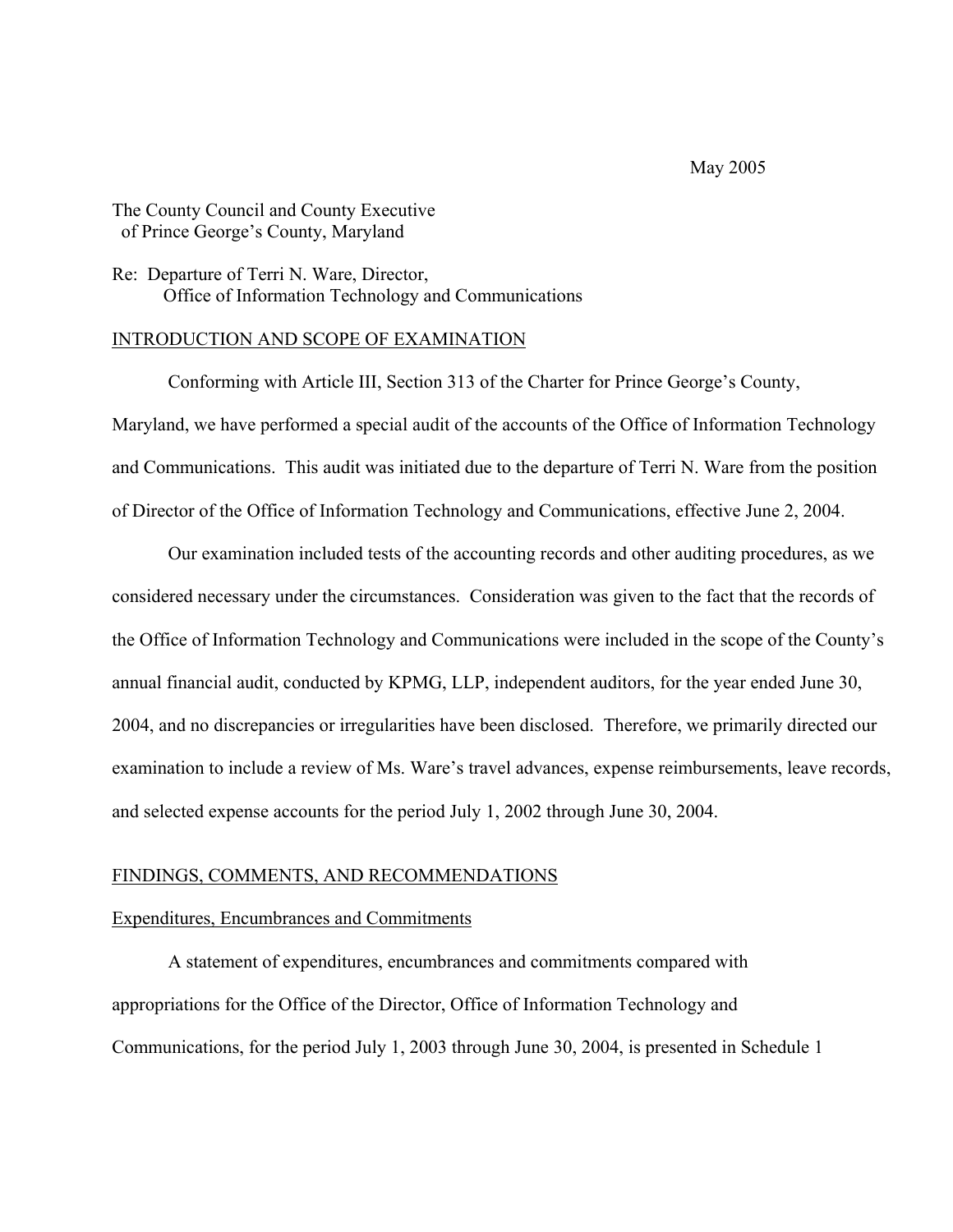of this report. At June 30, 2004, total expenditures and encumbrances did not exceed total appropriations for the Office of the Director.

#### Travel Advances and Expense Reimbursements

 We reviewed the travel advances log maintained by the Office of Finance, Accounting Division, for the period July 1, 2002 through June 30, 2004, and determined that Ms. Ware did not have any unsettled travel advances at the time of her departure from the County. We also reviewed expense reimbursements paid to Ms. Ware covering the period July 1, 2002 through June 30, 2004 and found no discrepancies or irregularities.

### Leave Records and Final Pay

 We verified final pay computations for Ms. Ware based on leave records maintained by the Payroll Section of the Office of Finance and the salary and hourly rate of pay maintained by the Office of Human Resources Management and found no discrepancies. We also determined that Ms. Ware's annual leave payout was computed correctly.

 Our review also included a review of leave usage and how it was recorded on the employee's timesheets. On the pay period ending May 29, 2004, Ms. Ware's timesheet showed that she had used 40.0 hours of administrative leave. The timesheet (p p e 5-29-04) representing the administrative leave usage reflected only the authorized signature of Ms. Ware and no other supervisory signature. An employee who uses administrative leave should not be allowed to approve his/her own use of administrative leave. Upon further investigation and inquiry, we were able to find a letter authorizing administrative leave for Ms. Ware. However, at the time of our review of payroll files, there was no letter authorizing administrative leave in Ms. Ware's payroll file to support the usage. We therefore recommend: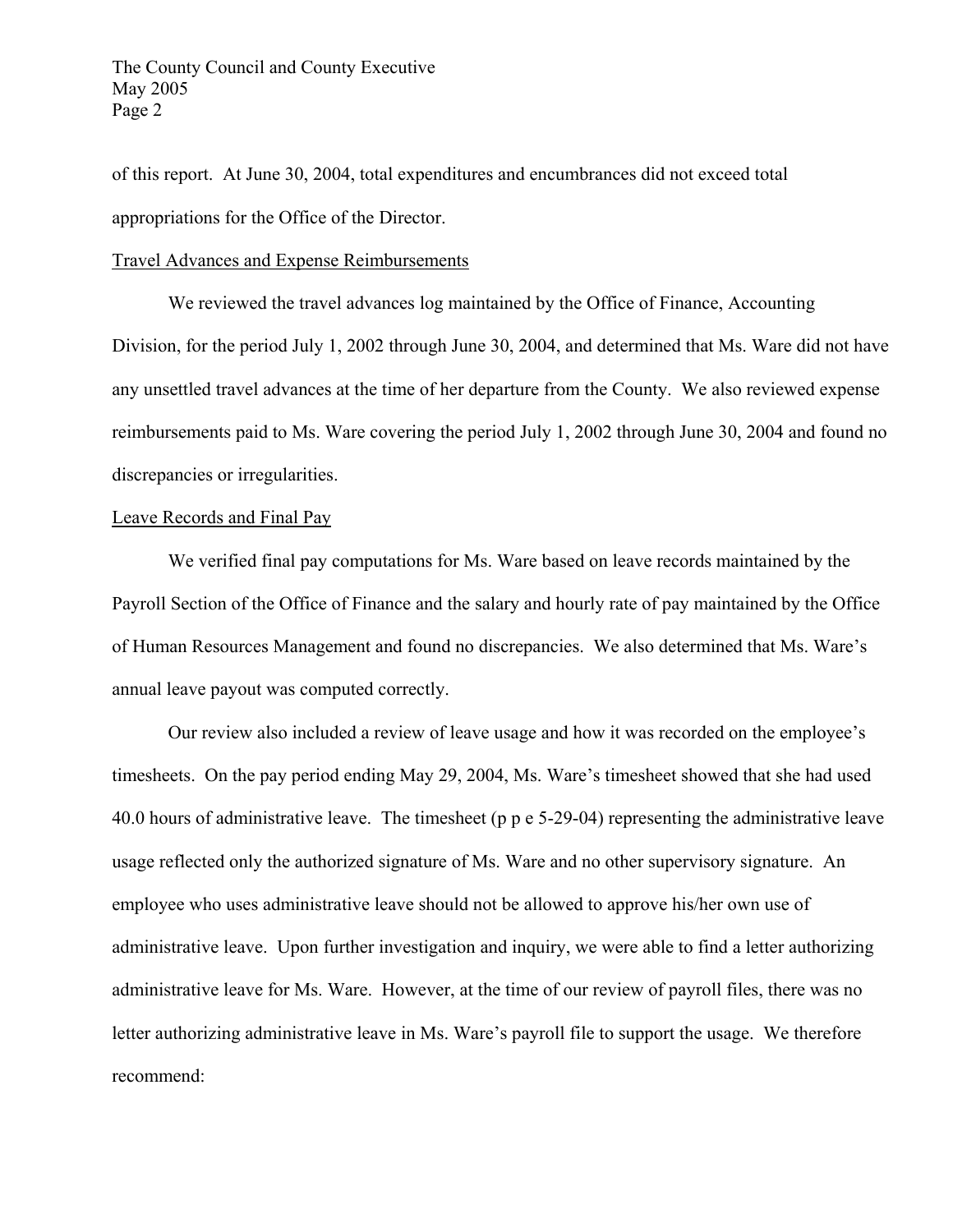- **1. The County Attorney review the usage of administrative leave for the situation described above and make a determination as to whether the usage was allowable in accordance with Personnel Law. If it is determined that the usage was unallowable, the County should take appropriate action.**
- **2. The Office of Finance's Payroll Section require written documentation be submitted with the employee's timesheet that justifies the usage of administrative leave, in accordance with Personnel Law Section 16-222, when administrative leave is utilized.**

# Fixed Assets

 The Fixed Assets Procedures Manual prepared by the Office of Finance requires that the Fixed Assets Section of Central Services' Contract Administration and Procurement Division, upon departure of any agency head, take inventory of only those fixed assets for which that agency head has signed an Equipment Custody Receipt (PGC Form #1890) form. It further requires that the unexplained loss of any such fixed assets be reported to the Chief Administrative Officer, who is to take action to recover the costs of the assets. We contacted personnel within the Contract Administration and Procurement Division to determine if assets issued to Ms. Ware were returned to the County. Based on our review, all assets were properly accounted for and returned to the County.

# Financial Disclosure Requirement

Section 2-294(c)(1) of the Prince George's County Code requires certain officials, employees, and candidates for office (among them the Director of the Office of Information Technology and Communications) to file financial disclosure statements. Council Bill 125-1984, effective February 4, 1985, modified Section 2-294(c)(1) of the County Code, by adding the following requirement:

> "Any official or employee who is required to file a statement and who leaves office or employment for any reason, other than the official's or employee's death, shall file, within sixty (60) days of leaving office or employment, the statement required by this Section, for the calendar year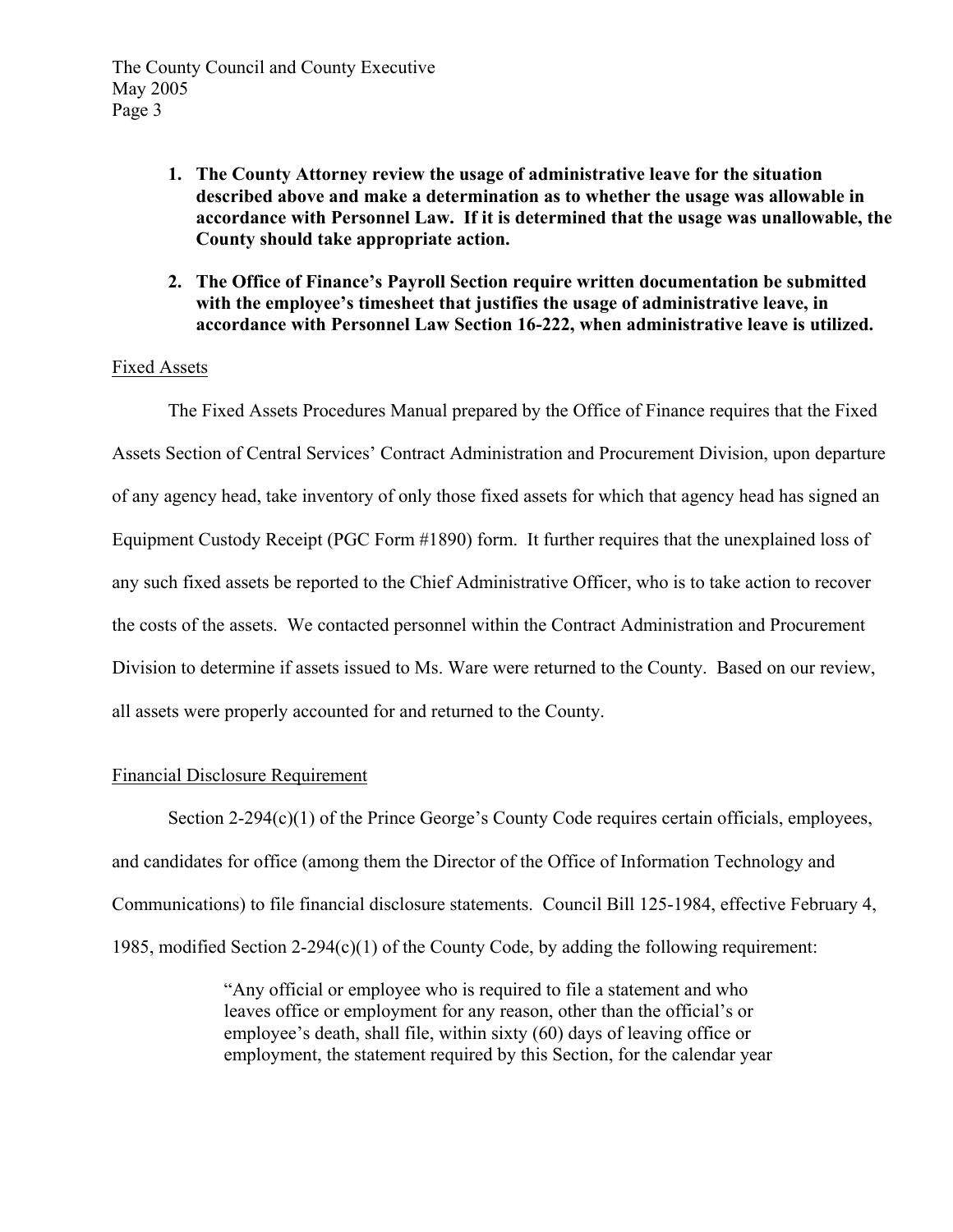immediately preceding, unless a statement has previously been filed for that year, and any portion of the current calendar year during which that official or employee held office or employment."

Ms. Ware filed the proper financial disclosure statement with the Prince George's County Board of

Ethics for the period January 1, 2004 through June 2, 2004, on June 2, 2004 as required.

 David H. Van Dyke, C.P.A. County Auditor

 Mackenzie Lewis Auditor-In-Charge